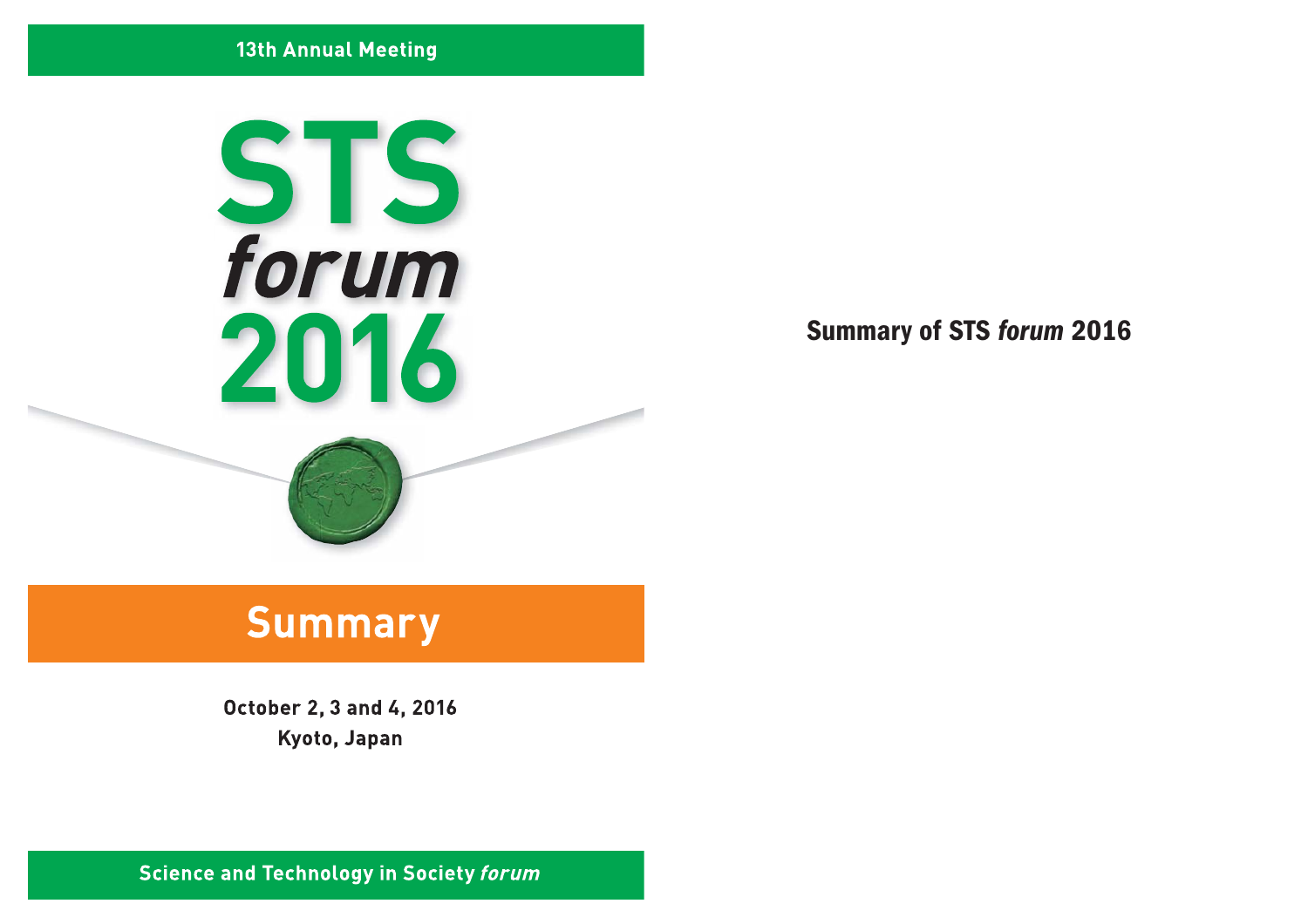## Concurrent Session 203: [Life Sciences] Healthy Aging

#### [Session Chair]

**Kurokawa, Kiyoshi,** Chairman, Health and Global Policy Institute; Adjunct Professor, National Graduate Institute for Policy Studies (GRIPS), JAPAN

#### [Speakers]

**Akiyama, Hiroko,** Professor, Institute of Gerontology, University of Tokyo, JAPAN **Andrews, William H.,** President & CEO, Sierra Sciences, LLC, U.S.A. **Duszyński, Jerzy,** President, Polish Academy of Sciences (PAS), POLAND **Holt, Matthew,** Co-Chairman, Health 2.0, U.S.A. **Jones, Allan,** Chief Executive Officer, Allen Institute, U.S.A. **Oni, Tolu,** Senior Lecturer, Division of Public Health Medicine, School of Public Health and Family Medicine, University of Cape Town, SOUTH AFRICA

### **Opening Remarks**

The chair began the session by explaining that life expectancy had almost doubled, from the 40s to the 80s, in the last 100 years. This is undoubtedly a positive and outstanding achievement. However, it also creates new challenges, such as the increasing number of people suffering from dementia or Alzheimer's. A number of countries have recognized the importance of tackling dementia. For example, the UK in 2013 hosted Dementia Summit at its G8 Summit, starting the World Dementia Council. In addition, statements were issued on the subject at the G7 Ise-Shima Summit and the G7 Health Ministers' Meeting in Kobe. Nevertheless, more efforts are needed, and



Chair: Kurokawa, Kiyoshi

leaders in government, academia, and business have a shared responsibility to address the issues associated with the aging of the world's population.

The first speaker raised three points. First, it is not enough to simply think about how to treat medical issues resulting from aging. Efforts for prevention and health promotion are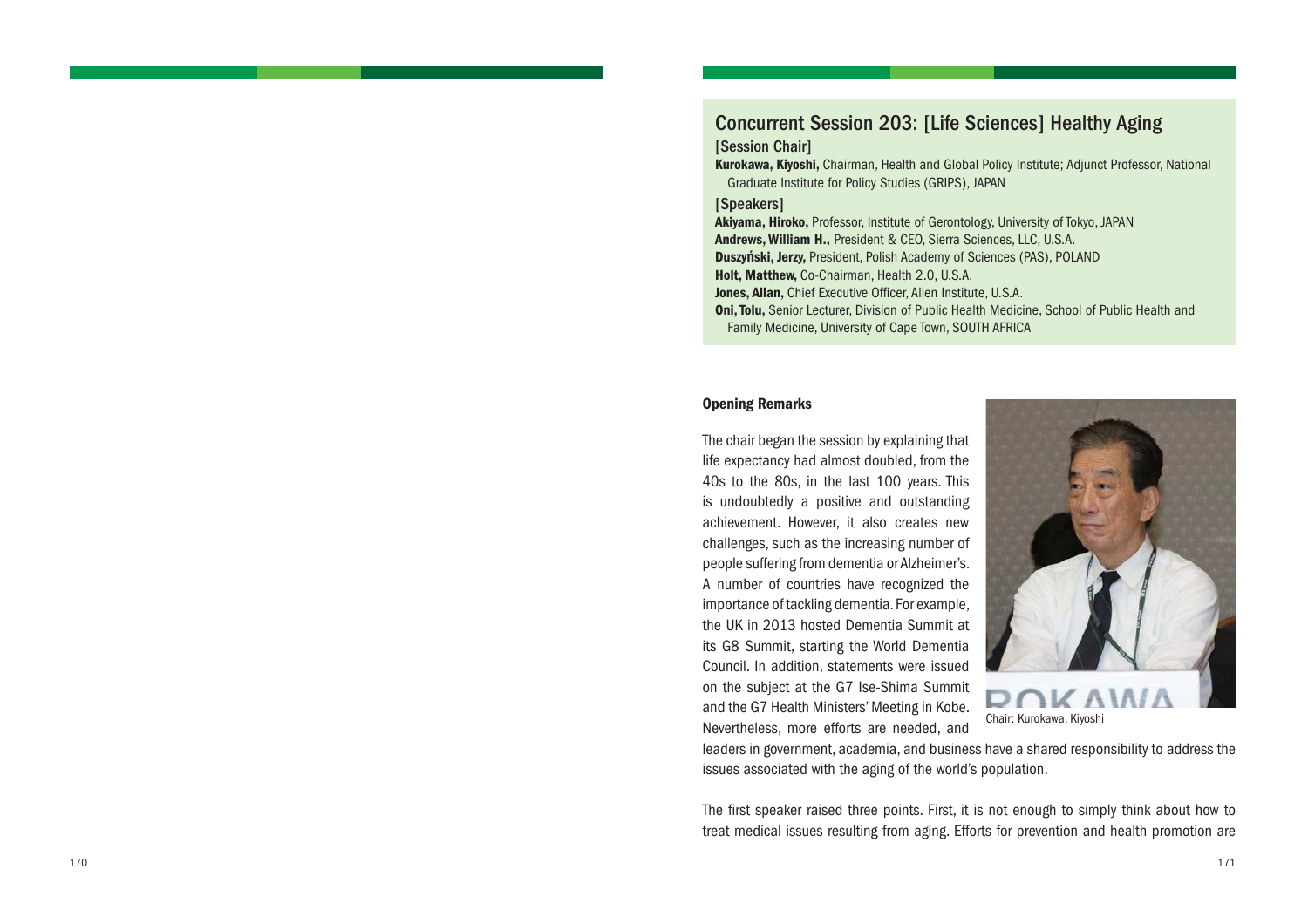

also needed. These must begin at younger generations. Second, for the first time in the world, there are more people living in urban areas than rural areas, and it is necessary to take into account issues associated with such demographic changes. Third, it is important to consider the question, "healthy for whom?" We cannot promote human health to the detriment of biodiversity, the environment, and so in addressing healthy aging, we need to be cognizant of, and aim for, equilibrium between a growing population living longer and planetary health (i.e. implications for the environment).

The second speaker explained four stages in which the delivery of healthcare was changing. The first stage is the introduction of social, mobile, analytics, and cloud (SMAC) into healthcare. The second stage is users connecting with physicians through Skype and other online means. The third stage is for healthcare to continue to reach patients in their home, not only in the doctor's office. The fourth stage is finding a way to use data to drive personalized healthcare. In addition, smartphones are becoming an important tool for diagnostics, prevention, and treatment, which can be leveraged to provide healthcare to senior citizens. Robotics also has a role, for example, in making up for a lack of healthcare workers. Despite these advances in technology, ultimately, the most important question in relation to healthy aging is a human one, namely, "how do we want to age?"

Talking about aging in Japan and a possible solution, the third speaker stated that the public likes to believe that everyone ages gracefully. However, that is not the case, and in fact many people suffer from various diseases and ailments in old age. Japan is about to be



hit by a so-called "Silver Tsunami." In 2030 approximately 30% of the population in Japan will be over 65. By 2050, that number will be 40%. There will also not be enough younger people in the workforce to look after the elderly. One solution may be to stop or delay aging, so that people can stay healthy, "young," and being a part of the workforce. Research has revealed that telomere shortening is responsible for aging. Preventing this would not only solve the issue of aging, it could also cure diseases such as AIDS, which accelerates telomere shortening in immune cells. Researchers have found a way to lengthen telomeres, which could prevent aging. Telomere lengthening has already been achieved in animals, and in a few years it will become possible in humans.

The fourth speaker discussed the implications of the aging of society. In recent years, two conspicuous social phenomena are experienced globally: an explosion of the human population, mostly in poor countries, and the aging of society, mostly in affluent countries. The aging creates huge economic burdens for these societies. It also exacerbates the issue of the explosion of the human population. For example, countries with aging populations are rather reluctant to open their borders to migrants because they are afraid to take on an additional burden to their already strained welfare system. An international solidarity is challenged and walls between countries are constructed as a result. To address the issue of aging, in addition to scientific approaches, social innovations are also needed. Young people should be educated on how to change their behavioral and mental attitudes and be encouraged to greater physical and intellectual lifelong activity to prevent an early onset of unhealthy aging.